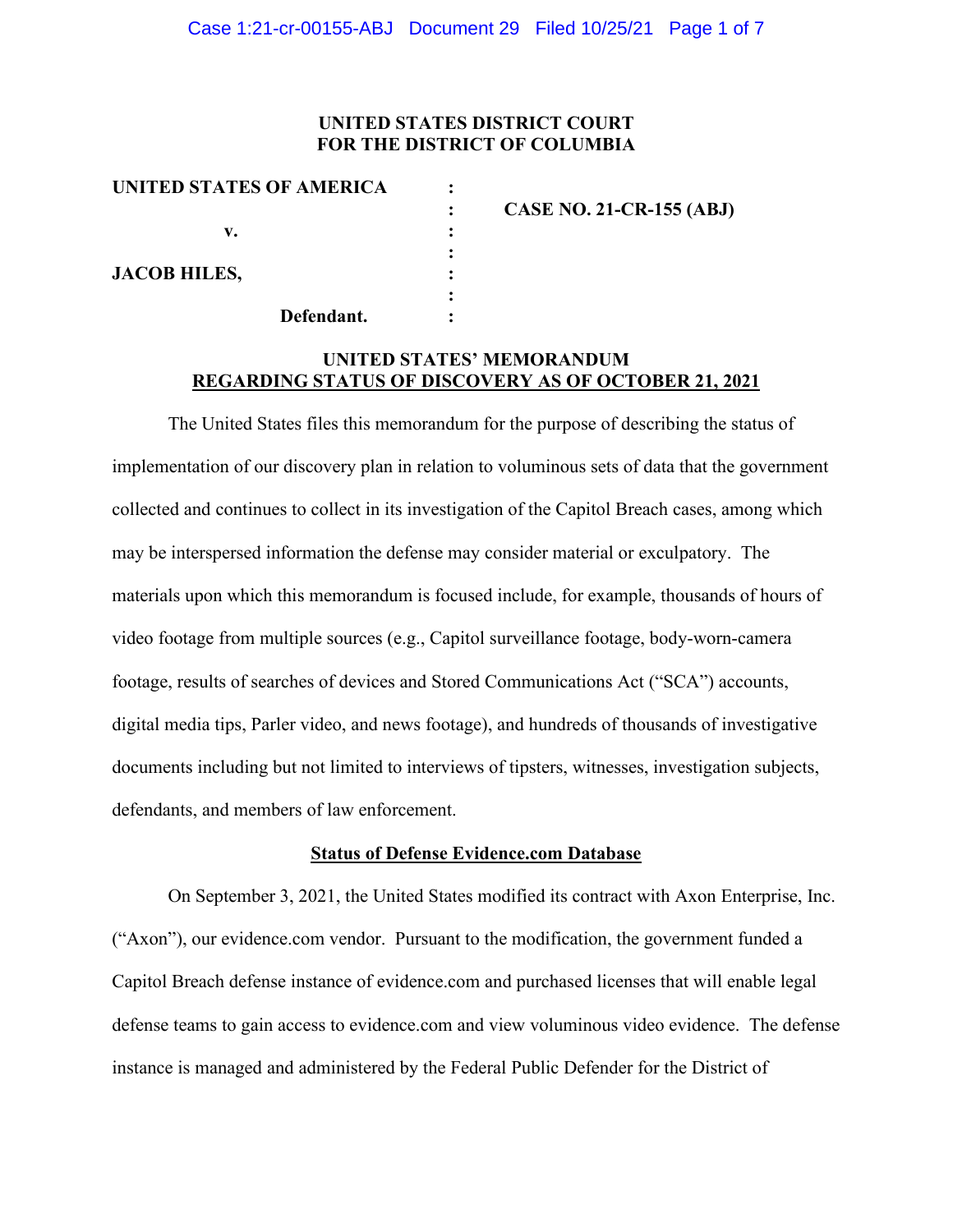### Case 1:21-cr-00155-ABJ Document 29 Filed 10/25/21 Page 2 of 7

Columbia ("FPD"), who is acting as the Discovery Liaison for defense counsel in Capitol Breach cases, and the government has no ability to log into or retrieve information from the defense instance.

In conjunction with the Defender Service's National Litigation Support Team, FPD created a structure for distributing and tracking evidence.com licenses for defense counsel. As of October 18, 2021, FPD has sent emails to all Capitol Breach defense counsel with instructions on how to request a license for the legal defense team to view videos in evidence.com. FPD also developed a "Quick Start Guide" that it simultaneously circulated to all Capitol Breach defense counsel, with instructions for registering an account, logging into evidence.com, and further describing how video discovery may be shared with their clients through the evidence.com platform consistent with the standard Capitol Breach protective order.

### **Status of Production of Video Footage**

The following video footage has been shared to the defense instance of evidence.com and is accessible to any Capitol Breach defense counsel who requests a license:

- 16,925 U.S. Capitol Police ("USCP") Closed Circuit Video ("CCV") files consisting of approximately 4,800 hours (over four terabytes) of footage from 515 cameras located inside the U.S. Capitol Visitor Center and on the Capitol grounds. To assist the defense in locating relevant USCP CCV, we have also produced (via USAfx) 15 camera maps of the interior of Capitol Visitor's Center and the interior of the Capitol.
- 1,676 Metropolitan Police Department ("MPD") body-worn-camera ("BWC") files consisting of approximately 1,600 hours of footage recorded by over 900 officers between 1:00 p.m. and 6:00 p.m. on January 6, 2021. To assist the defense in locating officers who may have recorded body-worn-camera footage at a particular location and time, we also produced (via USAfx) a spreadsheet created by the Discovery Team based on MPD radio Global Positioning Satellite records.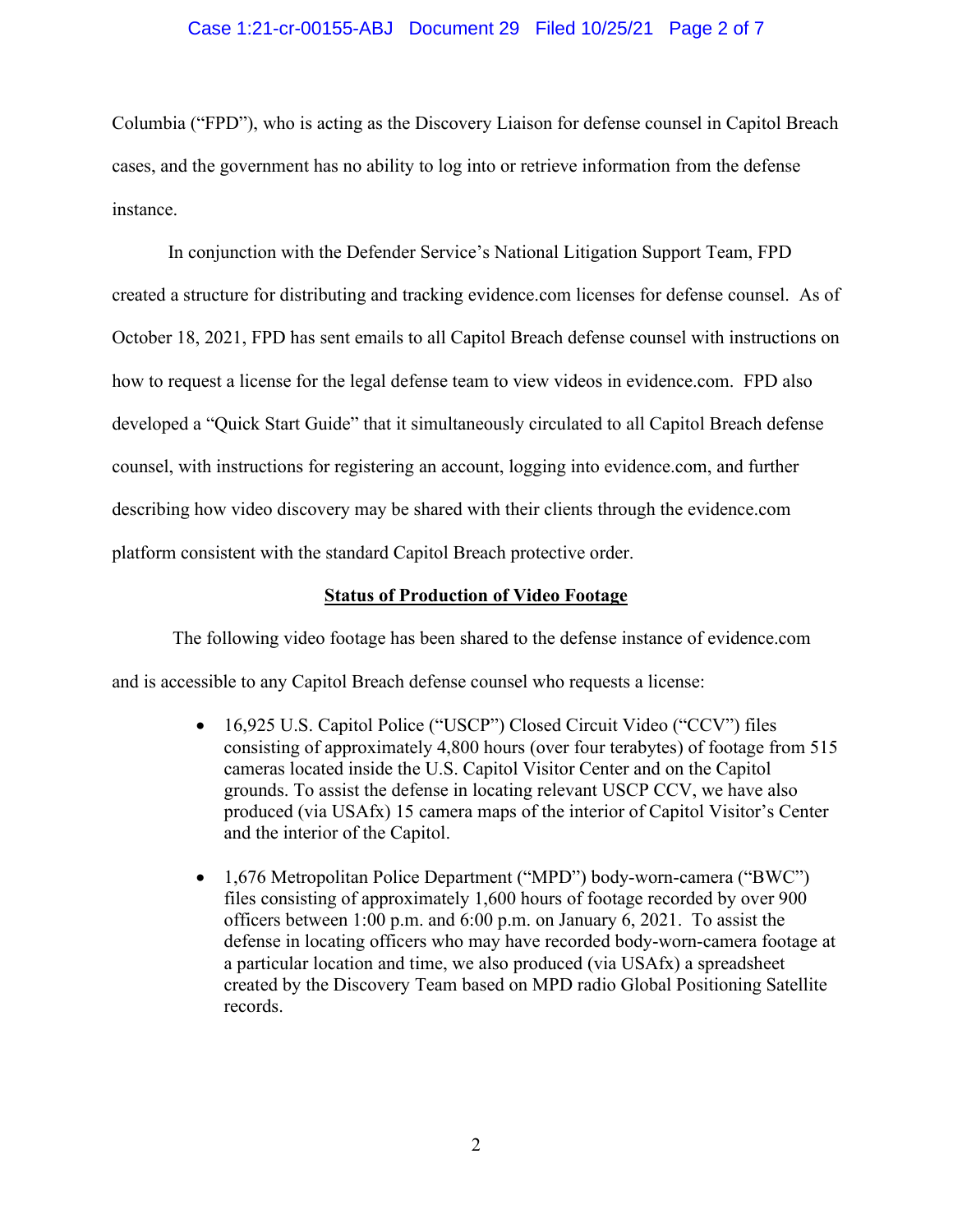### **Status of Defense Relativity Workspace**

On October 13, 2021, the United States modified its contract with Deloitte Financial Advisory Services, LLP ("Deloitte") to fund a Capitol Breach Relativity workspace and purchase licenses that will enable legal defense teams to gain access to the database. FPD is now consulting with Deloitte concerning the construction and organization of the defense workspace and creating a structure for distributing Relativity licenses to defense counsel. FPD will notify Capitol Breach defense counsel on how to obtain Relativity license access once the defense workspace is constructed and organized and is ready to be populated with documents.

## **Status of Production of Documents**

Since our last filing describing the status of discovery as of September 14, 2021, the following materials and a corresponding index have been made available for sharing with Capitol Breach defense counsel via USAfx:

- 42 files that consist of MPD internal investigation reports and exhibits (739 pages);
- 31 files consisting of digital exhibits to previously produced USCP Office of Professional Responsibility ("OPR") reports;<sup>1</sup> and
- USCP radio communications and draft transcripts.

## **Contents of Government Relativity Database**

Our Relativity database currently contains over 33,000 records from USCP, 23,000 records from MPD, and 56,000 records from the FBI's main Capitol Breach file (of which about 29,000 pertain to individual defendants and are likely to overlap with materials already produced in the specific cases to which they are most directly relevant).

<sup>&</sup>lt;sup>1</sup> On September 10, 2021, we made available via USAfx 35 files consisting of 28 reports from USCP OPR investigations of alleged wrongdoing by USCP officers on January 6, 2021.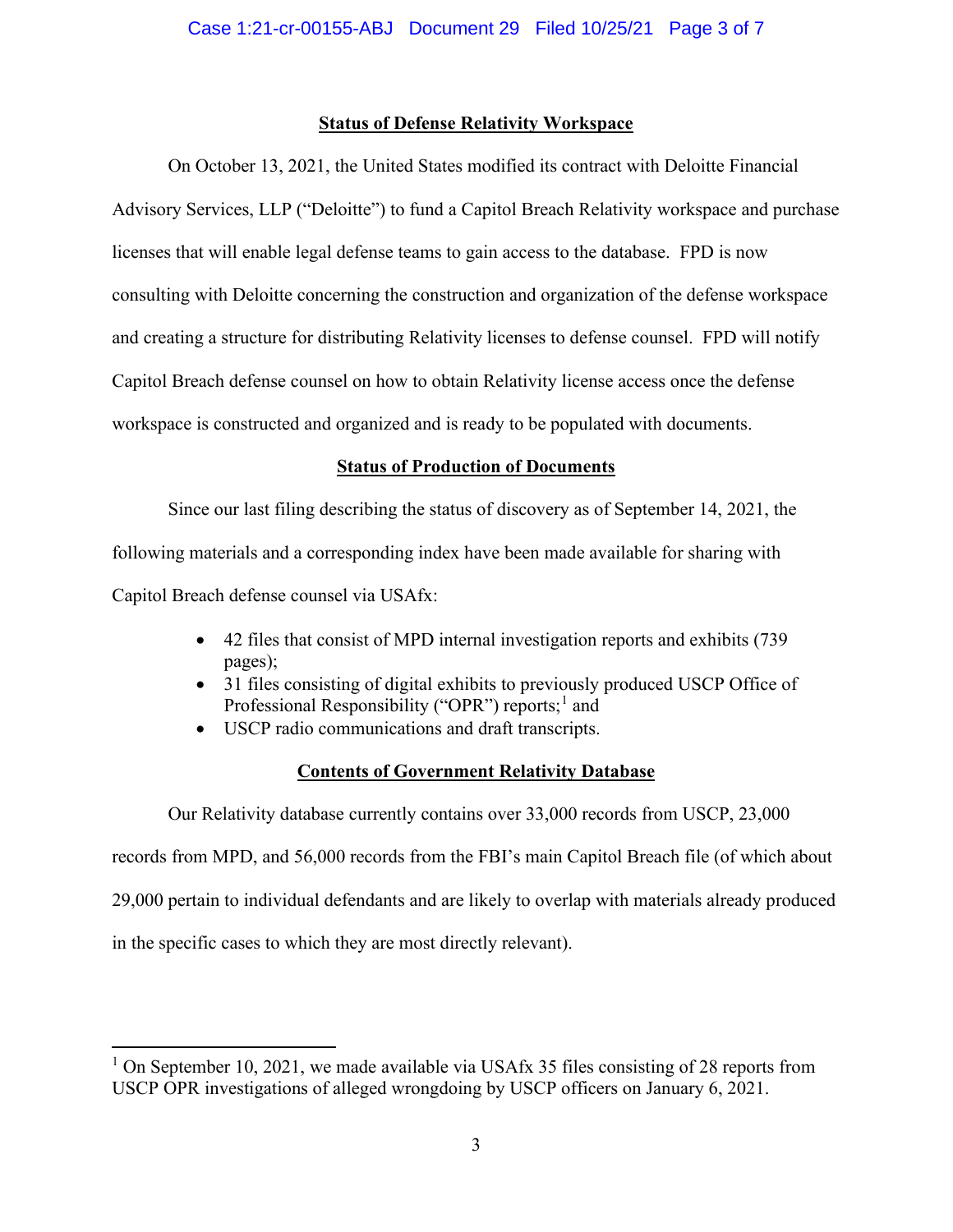## **Manner of Productions Going Forward**

In terms of the manner in which discovery will be produced going forward:

- We will continue to utilize evidence.com to produce voluminous video footage in all Capitol Breach cases.
- Until Relativity access is available to Capitol Breach defense counsel, limited productions such as those described above will continue to be made available to counsel via USAfx, as well as produced to the defense Relativity workspace.
- Once defense counsel have access to Relativity, it will become the primary method for producing voluminous documents. However, we will still continue to make organized productions and issue discovery letters to defense counsel describing materials that have been added to the defense database.
- Certain materials, because of their nature or volume, will only be produced to the defense Relativity workspace. E.g., case-specific discovery that has been provided in *other* defendants' cases and the results of searches of devices and SCA accounts. Those materials will become accessible to defense counsel once FPD distributes licenses for Relativity.

## **Incarcerated Defendants**

In collaboration with FPD, we have developed a proposal to increase access by incarcerated defendants to discovery materials by providing access to e-discovery (by providing limited evidence.com and Relativity access to inmates via wi-fi and increasing the number of computers available for discovery review). FPD and our office had a productive meeting with representatives from the D.C. Department of Corrections ("DOC") about the e-discovery proposal on Wednesday, October 20, 2021. At the meeting, representatives of DOC indicated they would explore with the Director whether a pilot e-discovery program consistent with our proposal, beginning with Capitol Breach defendants, may be implemented consistent with the DOC's security concerns and Internet capacity. We are meeting again on October 27, 2021, at which time we expect to obtain requested technical and logistical information from the DOC that would be essential to implementing our joint proposal.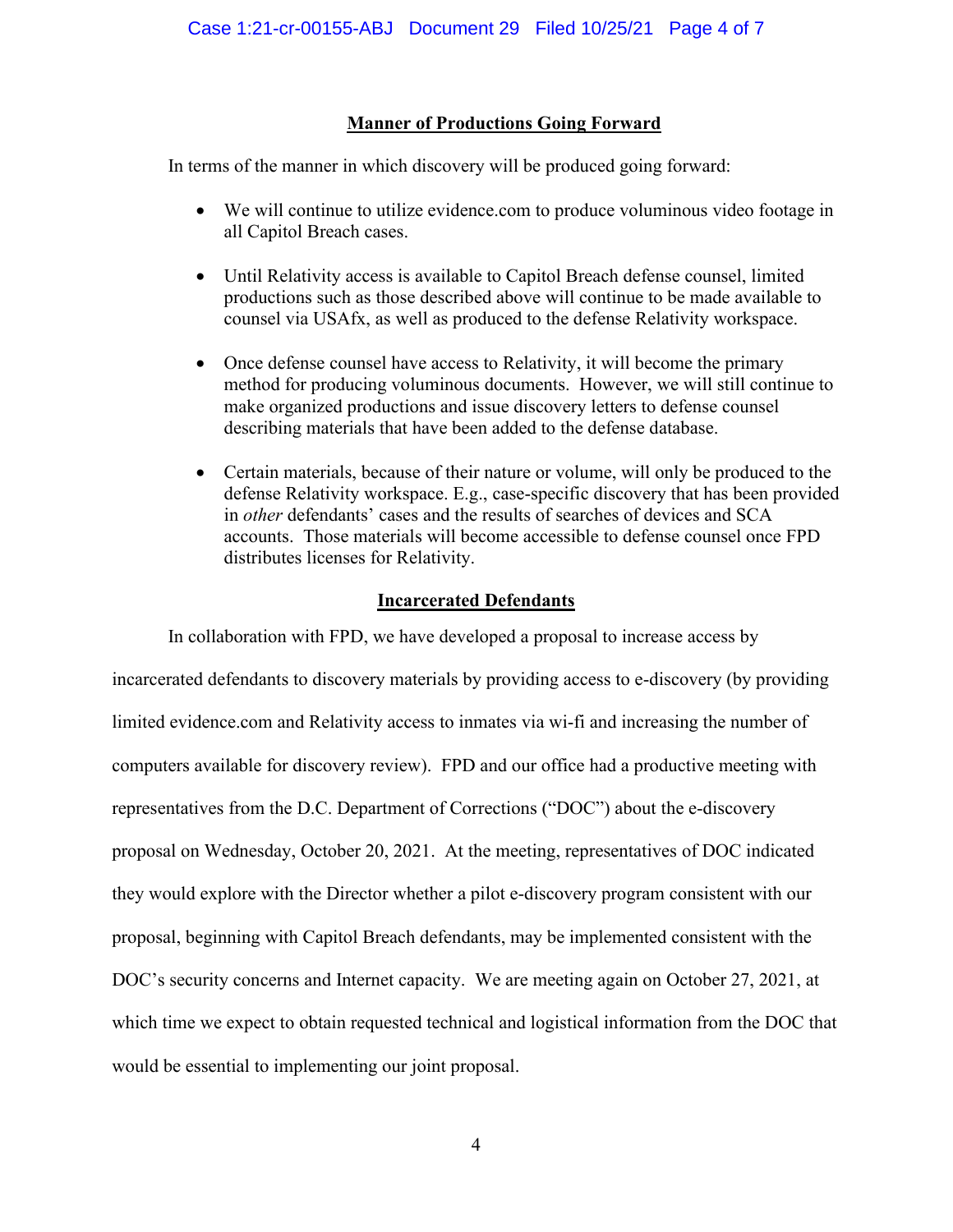Case 1:21-cr-00155-ABJ Document 29 Filed 10/25/21 Page 5 of 7

We understand there are four defendants who are currently proceeding *pro se*, three of

whom are detained*.* We are currently developing a plan for access to voluminous materials by

*pro se* defendants and will inform the Court once we have finalized our approach, after

collaboration with FPD.

# **Future Productions**

Among the documents we expect future productions to include are:

- The remainder of USCP CCV (4,204 files), which is mainly comprised of footage that has been deemed Highly Sensitive, e.g., footage of the interior of the Capitol;<sup>2</sup>
- The remainder of MPD BWC footage (largely consisting of footage outside the 1:00 to 6:00 p.m. timeframe), and BWC footage from Arlington County Police (124 files), Fairfax County Police (24 files), Montgomery County Police (60 files), and Virginia State Police (48 files);
- U.S. Secret Service surveillance camera footage (143 videos);
- Video recordings made by officers of MPD's Electronic Surveillance Unit;
- Camera map for Capitol grounds;
- Supplemental exhibits to USCP OPR reports;
- USCP After Action Reports;
- MPD Aerial Surveillance Unit Photos;
- Permits for Demonstrations at the U.S. Capitol;
- Additional MPD internal investigation reports;
- MPD and Virginia State Police radio transmissions;
- Legal process pertaining to the collection of geolocation data from Google, Inc. and various additional providers;
- BWC Spreadsheet and zone maps (work product created to assist in review of BWC footage);
- Statements made by members of law enforcement during interviews arising out of the Capitol Breach investigation;
- Discoverable MPD, USCP and FBI records and memoranda currently (or shortly to be ingested) into Relativity;
- Case-specific discovery of other defendants (i.e., discovery already produced to the defendant for whom it is directly relevant, but which will be made accessible to all defendants);
- Results of searches of devices and SCA accounts; and

 $2$  To be clear, we are not producing via evidence.com footage that constitutes "Security Information" pursuant to 2 U.S.C. § 1979, i.e., the 17 hours of CCV footage that relate to the evacuation of Congressional Members. The disclosure of this footage will be handled separately.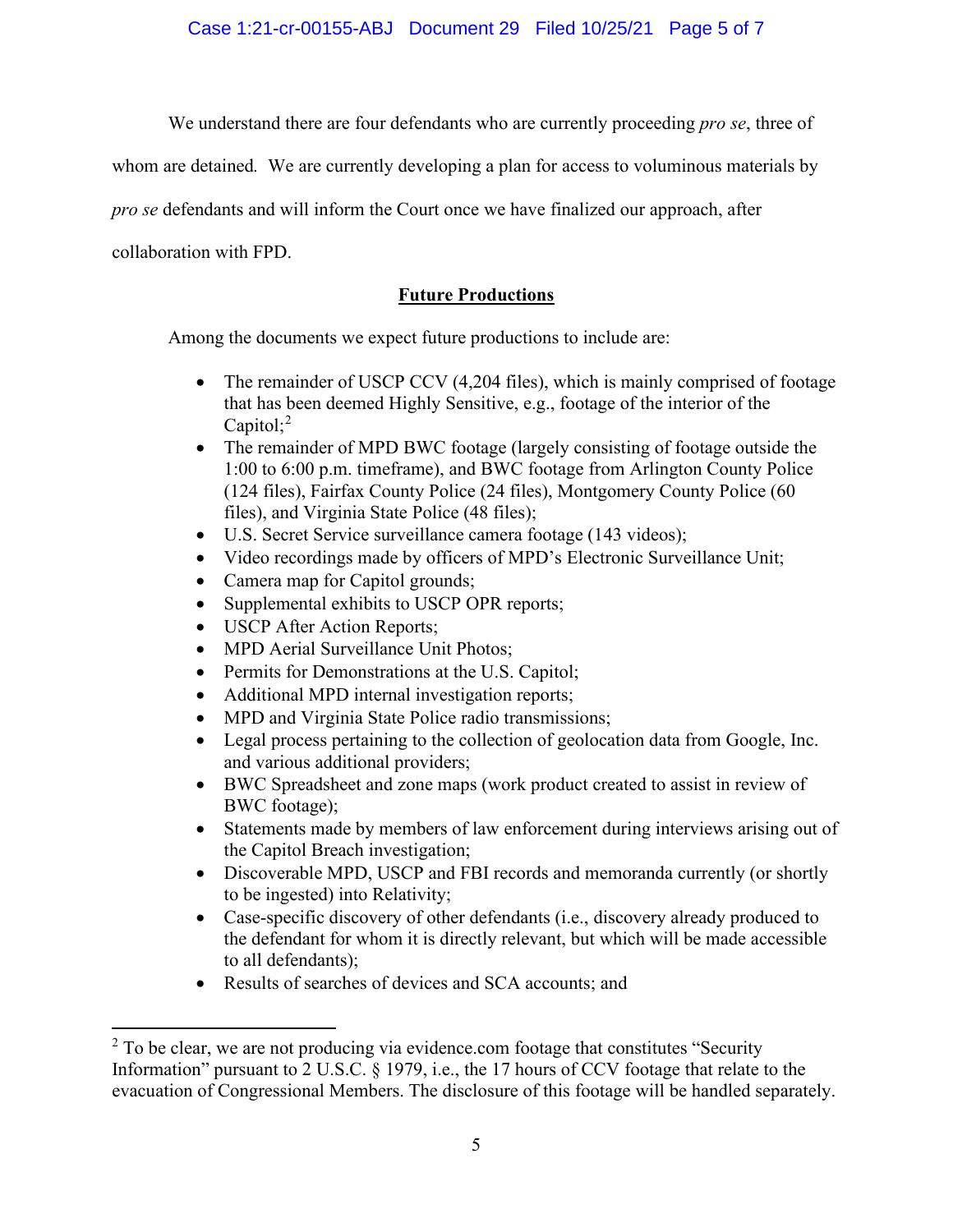• Custodial statements of (other) defendants.

## **Substantial Completion of Discovery**

We understand that the Court would like us to project when production of voluminous

materials will be substantially complete. As an initial matter, to reach the point where we can

assess a potential date of substantial completion, the government has taken and continues to

make substantial efforts, including:

- Appointing a Capitol Breach Discovery Coordinator in January;
- Assembling a Capitol Breach Discovery Team consisting of experienced attorneys, project managers, and litigation technology professionals;
- Collecting information from multiple sources involved in the response to and investigation of the Capitol Breach;
- Collaborating with FPD to develop a standard protective order for Capitol Breach cases;
- Identifying database solutions for making terabytes of video and documents accessible to hundreds of defendants, funding defense databases and obtaining licenses for all Capitol Breach defense counsel, and collaborating with FPD to execute these solutions;
- Reviewing specific discovery requests by defense counsel to ensure the appropriate materials are prioritized for production;
- Creating protocols and procedures to ensure that (a) case-specific discovery is provided, (b) defendants will receive complete copies of unscoped devices and SCA accounts upon request; (c) devices and SCA accounts are systematically filtered for attorney-client communications; and (d) relevant scoped data and custodial interviews will be uploaded to the government's discovery databases for production to all; and
- Creating proposals for increasing access to discovery by incarcerated defendants.

We will soon begin to load into Relativity several hundred thousand FBI records (a

substantial portion of which may not be directly related to any charged defendants). These materials that have been undergoing pre-processing to ensure, among other things, that any materials that might be subject to protection under Federal Rule of Criminal Procedure Rule 6(e) are segregated for processing internally. Once these documents are loaded in Relativity, we will be able to better assess and execute our plan for reviewing them and producing them in discovery. We are also currently engaged in a concerted effort to consolidate scoped search